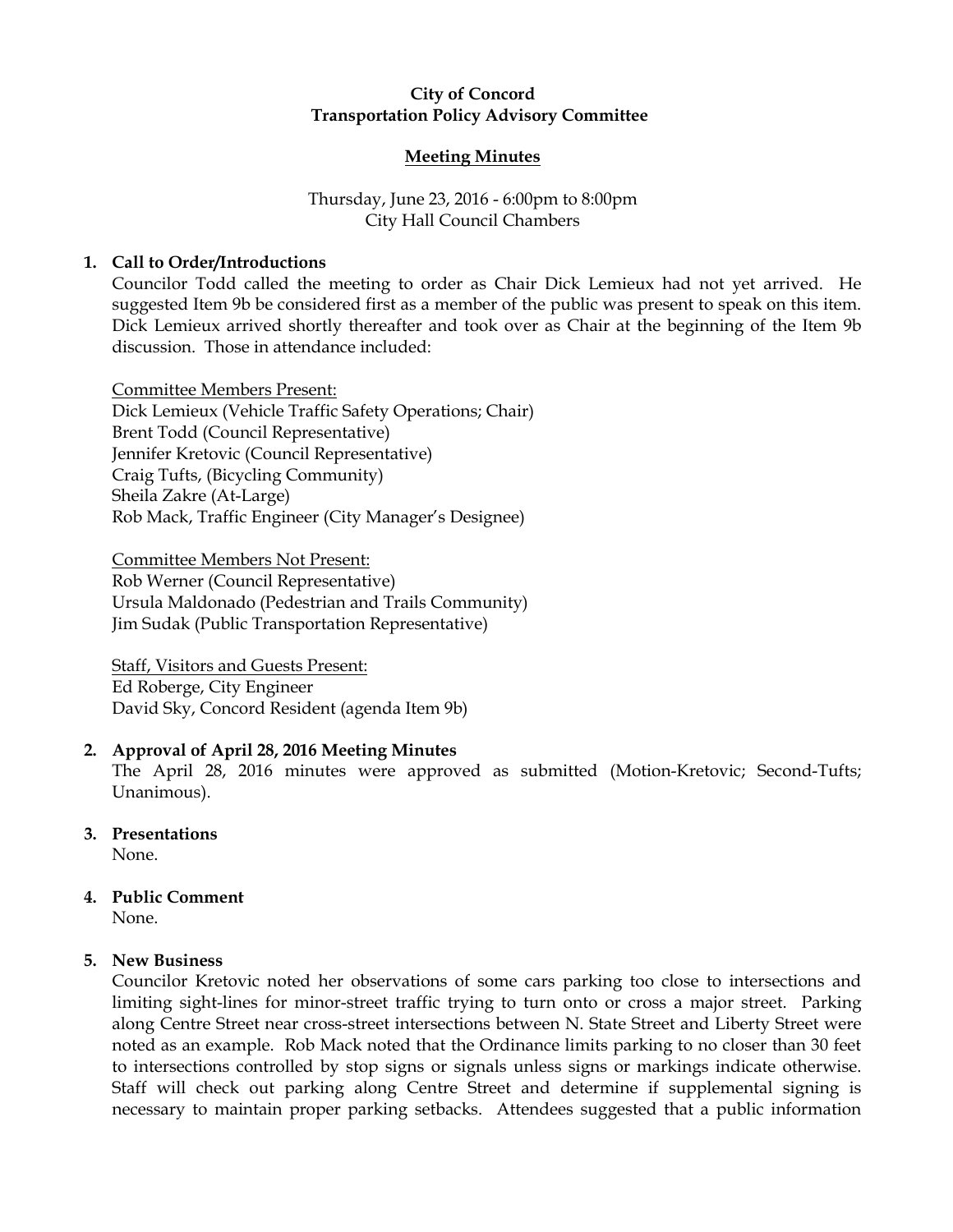announcement (Manager's Memo or Concord Cable TV) of minimum parking setbacks might also be of benefit city-wide.

6. Old Business

None

## 7. Consent Reports

a. Acceptance of Subcommittee Minutes (Bicycle/Pedestrian, Public Transportation and Traffic Operations)

The following subcommittee reports were accepted by unanimous consent: Bicycle/Pedestrian – April 4, and May 2, 2016; Public Transportation – March 15 and May 17, 2016; and Traffic Operations – May 17, 2016.

# 8. City Council Meeting Update

Ed Roberge reported that at its May 9, 2016 meeting, City Council appropriated additional funds for CAT as well as for construction of the S. Main Street 'bookend' (restriping-only to continue the new two-lane Main Street operation from Concord Street south to Storrs Street). Councilor Todd complimented TPAC's efforts to promote this 'complete-streets' addition to the Main Street project, as well as TPAC-PT's efforts to enhance Council's awareness of CAT's operations and ridership needs.

# 9. TPAC Referrals from City Council, Staff and Chair

### a. Referral from Engineering to discuss speed limits city-wide (Engineering: 11/19/15)

Rob Mack presented a progress worksheet of a potential city-wide revision in street speed limits. A city-wide speed limit of 25 mph (unless otherwise posted) would cover the vast majority of local residential streets. Current postings of 30 or 35 mph on most 'through streets' would remain. Staff continues to refine options for select major streets such as in the downtown core where the lower speed limit might be appropriate due to intensity of parking and pedestrian activity. Another option being investigated was the potential to pair 25 mph speed limits on local streets with the absence of pavement markings, a current city practice on most local-only residential streets. That might provide drivers with another 'visual cue' of the lower travel speeds expected in neighborhood areas.

TPAC members concurred with staff's approach to this proactive effort to address the current disparity in posted speed limits on local residential streets city-wide. TPAC suggested that staff consider preparing an introductory report for Council documenting the purpose and need for a city-wide speed limit update in order to gage support for continued efforts to this end.

b. Referral from Engineering regarding a request from David Sky, Concord resident, asking that consideration be given to the installation of a STOP sign on the Concord Street eastbound approach to South Street (Engineering: 5/19/16)

David Sky addressed his concern that this intersection approach does not have a STOP sign posted while other side street intersections along this section of South Street do. He noted that he was bicycling southbound along South Street when a Concord Street motorist turned out in front of him to head south without yielding the right of way. He noted that CPD followed up with that motorist who indicated that she did not see the bicyclist approaching when the turn was made.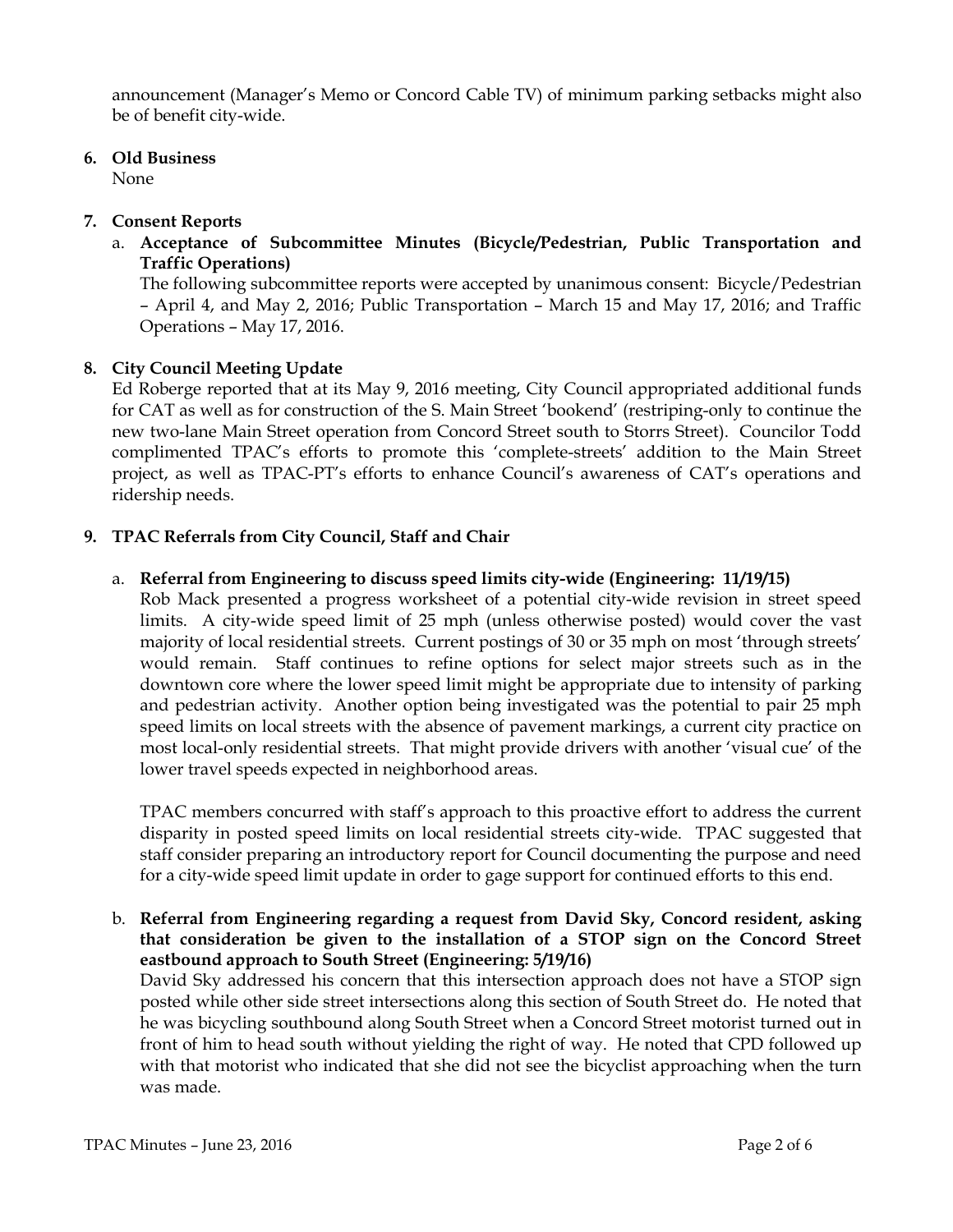Staff distributed a map illustrating the intersection location as well as the current utilization of STOP signs at all other side-street intersections along the subject segment of South Street between Pleasant Street and McKee Square. Of note is the fact that the Concord Street eastbound approach is the only minor side-street approach of ten on this street segment that does not have a STOP sign posted. This segment of South Street (also designated as NH Route 13) is classified as a major arterial. The City's policy on the use of STOP signs, accepted by Council in August 2011, recognizes that STOP signs are not required at every cross street or driveway intersection, particularly at intersections where the normal right-of-way rules are obvious such as at minor T intersections. Per Federal guidelines, the use of One-Way or Two-Way STOP should be based on engineering judgment.

TOC considered the operational characteristics and safety of the intersection at its June 21, 2016 meeting. TOC recalled considering the necessity for a STOP sign at this location in 2011 during development of what would later become the City's STOP sign policy. At that time it was determined that the configuration of the Concord Street eastbound approach to South Street functioned safely as a stopping side-street approach and that the need for a stop sign could be considered optional. In the over five years since January 2011, there had been two reported crashes here, or about one crash per three years; this is quite low for an urban arterial street in the urban core and not indicative of a safety problem. As such TOC reaffirmed that the potential use of a STOP sign on this approach was considered optional. TOC did, however, recognize a potential benefit in maintaining signage consistency along the segment of South Street between Pleasant Street and McKee Square in that Concord Street is currently the only stopping side street that does not have a STOP sign posted. TOC referred the request to TPAC for additional review.

TPAC members noted that the incident Mr. Sky described was apparently caused by an inattentive driver and that stop signs do not necessarily make inattentive drivers more attentive. Members noted that this stop sign recommendation should not be seen as a precedent and it should not be seen as eliminating the possibility of future similar incidents or necessarily making the intersection appreciably safer. TPAC members further considered the request in terms of the City's policy on the use of STOP signs. The policy states in part that STOP signs will generally be located on side-street approaches to collector and arterial streets, which would be the case in this instance as the segment of South Street between Pleasant Street and McKee Square is classified as an arterial. Furthermore, TPAC/TOC's accompanying July 28, 2011 report to Council recommends that if additional STOP signs are to be considered at side-street intersections, that preference is given to locating new signs on side-street approaches to the collector/arterial street network. Additionally, TPAC noted a preference for adding a STOP sign at the Concord Street location for consistency with the other side-street approaches along the segment of South Street between Pleasant Street and McKee Square.

TPAC moved to recommend the installation of a STOP sign on the Concord Street eastbound approach to South Street (Motion-Kretovic; Second-Zakre; Unanimous). Staff would prepare a report for Council consideration of this recommendation to so amend the Ordinance.

c. Referral from Council regarding a request from John Cook, Concord resident, asking that consideration be given to the installation of a 4-way stop at the intersection of Union and Maple Streets (Council: 5/13/16)

At issue is a resident request to install a 4-way STOP at the intersection of Union and Maple Streets to slow traffic. The stated concern is that the atypical one-way signing at the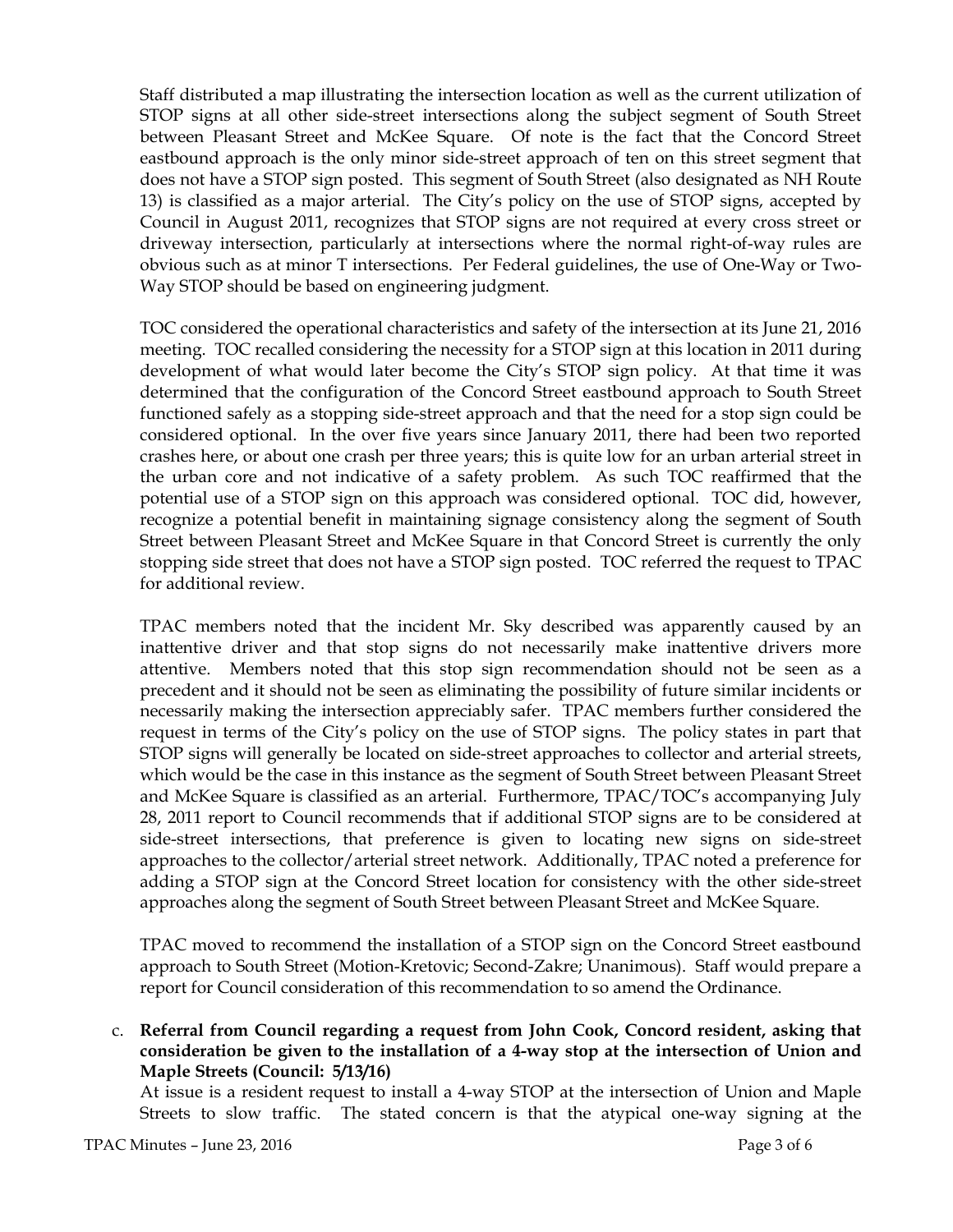intersection can be confusing to drivers unfamiliar with the area and that the recent repaving of Union Avenue will increase traffic speeds, exacerbating the situation. Council referred the request to TPAC at their May 13, 2016 meeting.

Rob Mack reported that this is the intersection of two local streets in an urban residential area. Union Street is the non-stopping through street and is one-way from Centre Street north to the subject intersection at Maple Street, and two-way from Maple Street north to Washington Street. A large bump-out with a tree on the southwest corner is a physical feature, in addition two Do Not Enter signs, indicating to drivers heading southbound from Washington Street or Maple Avenue that continued southbound travel to Centre Street is prohibited. Maple Street is posted as the stopping side street at the Union Street intersection. It is two way east to N. State Street and one-way entering the intersection when coming eastbound from N. Spring Street. Dual one-way and do-not-enter signs are also located on the one-way Maple Street approach. This atypical configuration of one-way street approaches was implemented some years back to mitigate what was a substantial volume of traffic otherwise cutting through this neighborhood to circumvent delays at the signalized N. State/Center Street intersection.

TOC discussed the intersection configuration at its June 21, 2016 meeting. TOC had checked the intersection out and felt that the Do Not Enter and one-way signage and bump out on Union were reasonable to control traffic, understanding that the folks most-likely to be 'confused' are the 'first-timers' that try to cut through the neighborhood to circumvent delays at the N. State/Center street intersection only to find the one-way restrictions; they quickly learn to not do that again. Implementation of a multi-way stops has to meet Federal warrants and that traffic volume at this intersection would be well below minimum thresholds. A review of crash history at the intersection indicated one reported crash in the over-five years since 2011; this is not indicative of a safety concern. In summary, TOC found current intersection signage to be reasonable and that the addition of a 4-way STOP would not be appropriate.

TPAC indicated its concurrence with TOC findings in that current signing appears appropriate and sufficient at the intersection. Staff was endeavoring to contact Mr. Cook to further discuss his concerns, and would report back to TPAC at the next meeting.

d. Referral from Council regarding a request from third grade students at Christa McAuliffe Elementary School for the installation of a 4-way stop at the intersection of Warren and Rumford Streets (Council: 5/13/16)

Further TOC discussion with the school district deferred until classes resume in September.

### 10. Status Report on Subcommittees

### a. Bicycle/Pedestrian Committee, Craig Tufts

Craig Tufts presented a draft report summarizing TPAC-BP's bicycle-pedestrian traffic count program, and specifically the results-to-date for the Loudon Road corridor. A subset of TPAC-BP's city-wide count program, the subcommittee felt it important to share the results for Loudon Road with TPAC in light of Council's reconsideration of the 3-lane conversion project. The report summarized counts of peak period bicycle and pedestrian movements at four key intersections along the corridor including the following findings: walking and bicycling trips appear to be for utilitarian rather than fitness/recreational purposes; children make up a significant percentage of these trips in the center of the Heights neighborhood, likely due to the close proximity of high-density housing, Keach Park and the community center; and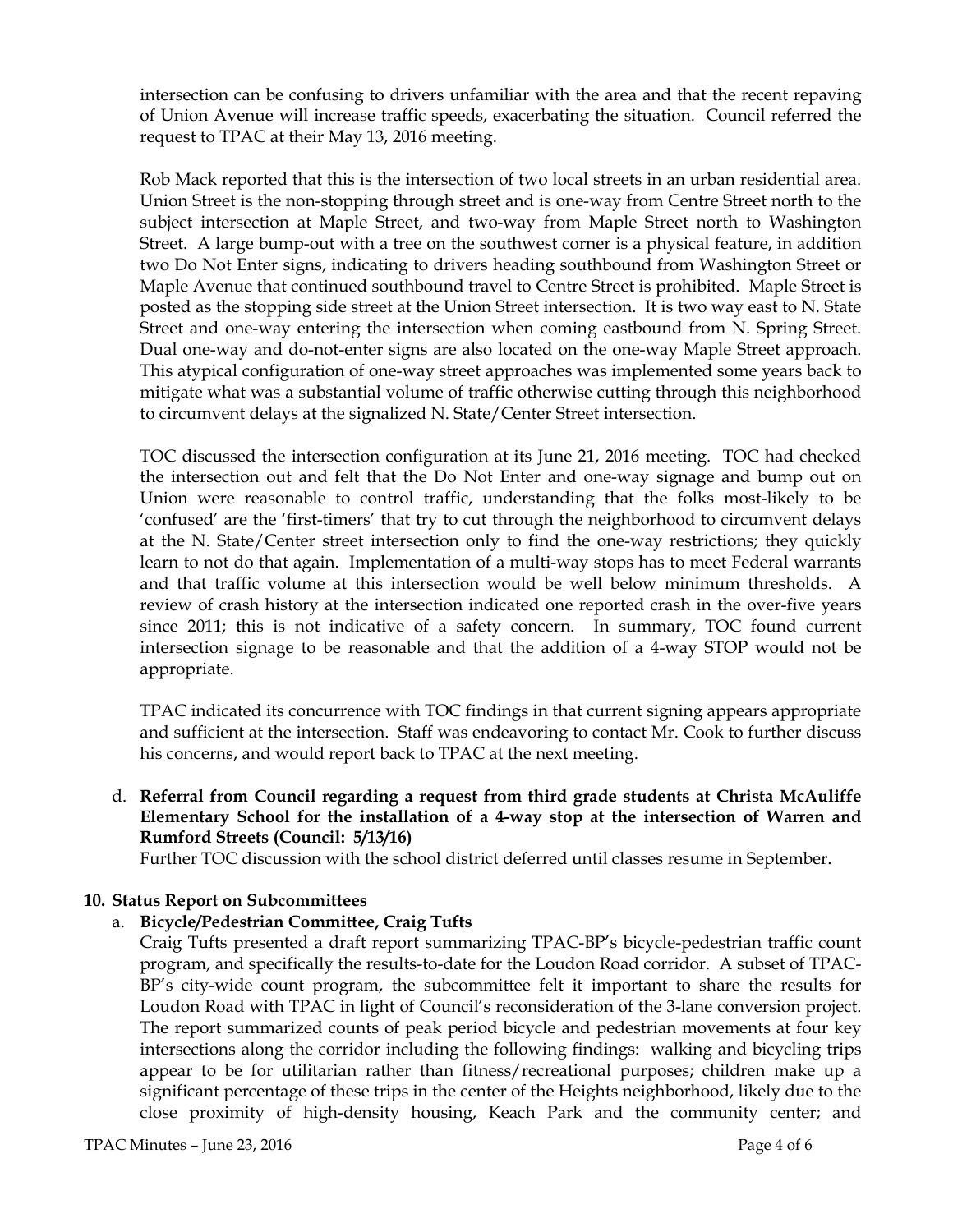substantial bicycle travel is along the sidewalk rather than in the street, not only illegal but unexpected by vehicles turning to/from driveways compounding safety problems.

TPAC members discussed the reported bicycle and pedestrian usage of the corridor. It was noted Loudon Road is a corridor of walkable destinations which also included a significant resident population which might not have access to private motor vehicles for their day-to-day travel needs. Members further concurred that for the above reasons, it benefits the public good to focus corridor improvements that enhance walking and bicycling. It was suggested that TPAC-PT also contribute to this discussion of corridor travel needs in terms of alternate travel modes.

TPAC members concurred that it would be beneficial to refine and share this report with Council. Craig Tufts offered to provide an updated draft for further review at TPAC's next meeting. If finalized, TPAC would endeavor to submit it to Council as a consent report for their August 8 meeting.

### b. Public Transit Committee, Sheila Zakre

Sheila Zakre reported that TPAC-PT met on June 21 and further considered the issue of improving snow maintenance at bus stops. Member Dean Williams of CNHRPC prepared a map showing city-wide bus stop locations together with bus stop patronage numbers and the applicable sidewalk snow-plowing priority by the City. The subcommittee hopes to enjoin General services in the discussion at a future meeting. The Chair offered kudos to CNHPRC for the significant contributions to TPAC by both Dean Williams and Craig Tufts.

### c. Traffic Operations Committee, Rob Mack

Rob Mack reported that TOC met on June 21, 2016 and discussed: Items 9b, 9c and 9d, above. Also noted was NHDOT's plan to investigate the removal of the traffic signal on NH Route 106 at the Steeplegate Mall entrance near TD Bank due to low traffic usage.

# 11. Staff Updates

- a. Downtown Complete Streets Improvement Project TIGER 2012 (CIP460) Not discussed.
- b. US Route 3 North Improvements (CIP 35) Not discussed.
- c. Sewalls Falls Bridge Replacement Project (CIP 22) Not discussed.
- d. Loudon Road Corridor Improvements (CIP 19)

Ed Roberge reported that staff continues efforts to follow up on Council's January request to explore 4-lane alternatives to the proposed 3-lane conversion. Options include retaining the current 4-lane corridor and considering safety improvements limited to sidewalks, driveway consolidations and crosswalks. Staff submitted additional safety and benefit/cost analysis to NHDOT regarding the latter option and its potential eligibility for Highway Safety Improvement Program funding. NHDOT's response is pending.

e. Mountain/Shawmut/East Side/Exit 16 Roundabout (CIP 24) Not discussed.